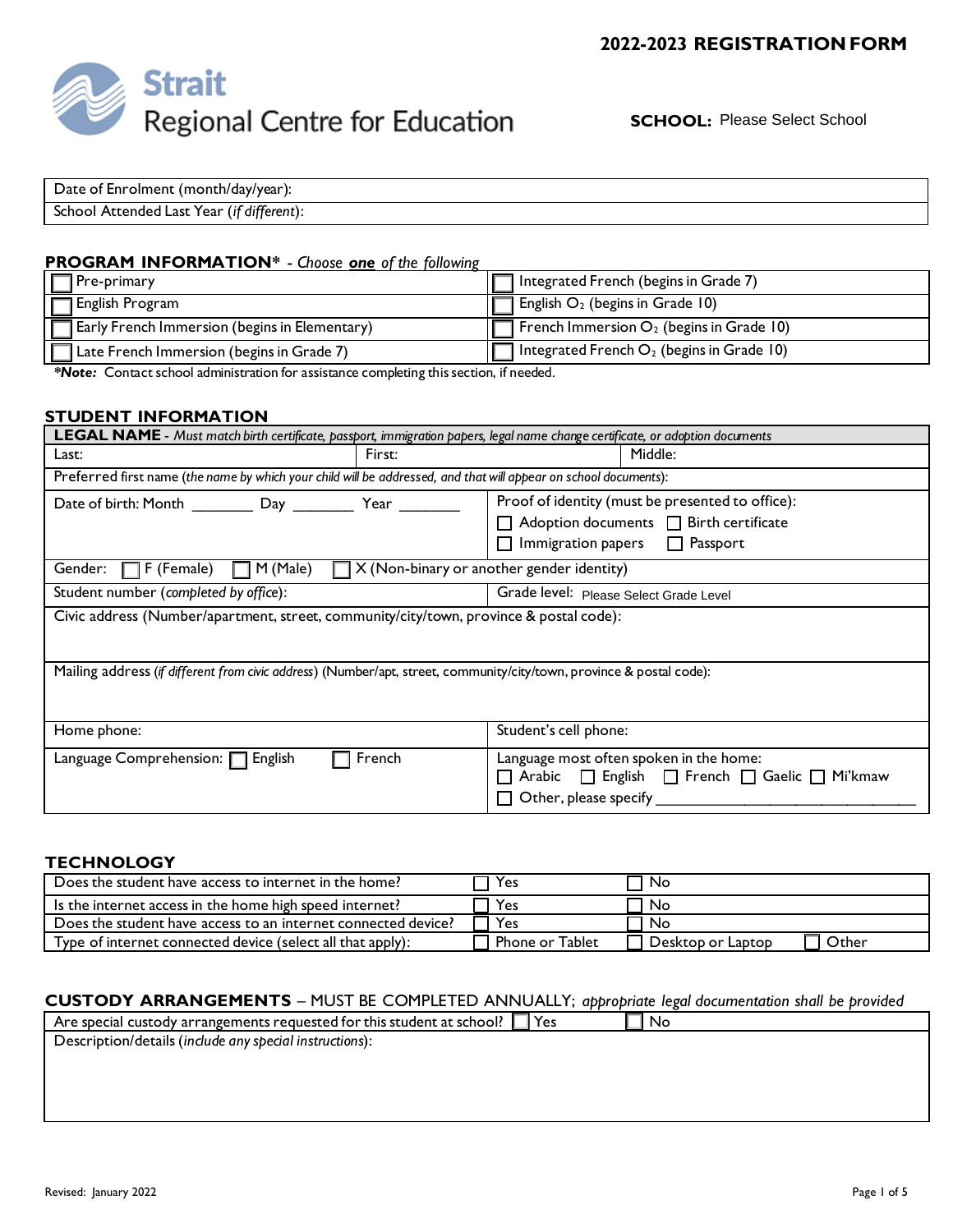# **CONTACT INFORMATION** – *Parents, guardians, and other persons to contact for purposes of school communications*

|                  | You can enter up to five contacts in this section.                 |                                                                                  | Contact priority shall be ordered based on whom to call for school communications and in the case of an emergency and/or school closure. |
|------------------|--------------------------------------------------------------------|----------------------------------------------------------------------------------|------------------------------------------------------------------------------------------------------------------------------------------|
|                  | Last Name:                                                         |                                                                                  | First Name:                                                                                                                              |
| <b>CONTACT I</b> | Relationship:                                                      |                                                                                  |                                                                                                                                          |
|                  |                                                                    | <b>Phone Numbers:</b> List numbers in order of priority (include any extensions) | <b>Language Comprehension:</b>                                                                                                           |
| $#$ :            |                                                                    | $\Box$ Work $\Box$ Cell $\Box$ Home                                              | Language comprehension: $\Box$ English $\Box$ French $\Box$ Neither                                                                      |
| #2:              |                                                                    | □ Work □ Cell □ Home                                                             | If neither, indicate language most often spoken in the home:                                                                             |
| #3:              |                                                                    | $\Box$ Work $\Box$ Cell $\Box$ Home                                              |                                                                                                                                          |
|                  |                                                                    | Civic Address: Complete this section only if different from student's address    | <b>Email Address:</b> may be used for communication purposes,<br>and is required for Parent Portal access                                |
|                  | (Number/apt, street, community/city/town, province & postal code): |                                                                                  | Email address:                                                                                                                           |
|                  |                                                                    |                                                                                  |                                                                                                                                          |

|                  | Last Name:                                                                                            | First Name:                                                                                               |  |
|------------------|-------------------------------------------------------------------------------------------------------|-----------------------------------------------------------------------------------------------------------|--|
| <b>CONTACT 2</b> | Relationship:                                                                                         |                                                                                                           |  |
|                  | Is this contact an Emergency Contact only (if parent/guardian cannot be reached) $\Box$ Yes $\Box$ No |                                                                                                           |  |
|                  | <b>Phone Numbers:</b> List numbers in order of priority (include any extensions)                      | <b>Language Comprehension:</b>                                                                            |  |
| $#$ :            | $\Box$ Work $\Box$ Cell $\Box$ Home                                                                   | Language comprehension: $\Box$ English $\Box$ French $\Box$ Neither                                       |  |
| #2:              | $\Box$ Work $\Box$ Cell $\Box$ Home                                                                   | If neither, indicate language most often spoken in the home:                                              |  |
| #3:              | $\Box$ Work $\Box$ Cell $\Box$ Home                                                                   |                                                                                                           |  |
|                  | The below sections only need to be completed for parents/guardians                                    |                                                                                                           |  |
|                  | Civic Address: Complete this section only if different from student's address                         | <b>Email Address:</b> may be used for communication purposes,<br>and is required for Parent Portal access |  |
|                  | (Number/apt, street, community/city/town, province & postal code):                                    | Email address:                                                                                            |  |
|                  |                                                                                                       |                                                                                                           |  |
|                  |                                                                                                       |                                                                                                           |  |

|                                  | Last Name:                                                                                            | First Name:                                                                                               |  |
|----------------------------------|-------------------------------------------------------------------------------------------------------|-----------------------------------------------------------------------------------------------------------|--|
| <b>CONTACT3</b><br>Relationship: |                                                                                                       |                                                                                                           |  |
|                                  | Is this contact an Emergency Contact only (if parent/guardian cannot be reached)<br>l l Yes<br>l I No |                                                                                                           |  |
|                                  | <b>Phone Numbers:</b> List numbers in order of priority (include any extensions)                      | <b>Language Comprehension:</b>                                                                            |  |
| #I:                              | $\Box$ Work $\Box$ Cell $\Box$ Home                                                                   | Language comprehension: $\Box$ English $\Box$ French $\Box$ Neither                                       |  |
| #2:                              | $\Box$ Work $\Box$ Cell $\Box$ Home                                                                   | If neither, indicate language most often spoken in the home:                                              |  |
| #3:                              | $\Box$ Work $\Box$ Cell $\Box$ Home                                                                   |                                                                                                           |  |
|                                  | The below sections only need to be completed for parents/guardians                                    |                                                                                                           |  |
|                                  | <b>Civic Address:</b> Complete this section only if different from student's address                  | <b>Email Address:</b> may be used for communication purposes,<br>and is required for Parent Portal access |  |
|                                  | (Number/apt, street, community/city/town, province & postal code):                                    | Email address:                                                                                            |  |
|                                  |                                                                                                       |                                                                                                           |  |
|                                  |                                                                                                       |                                                                                                           |  |
| Revised: January 2022            |                                                                                                       | Page 2 of 5                                                                                               |  |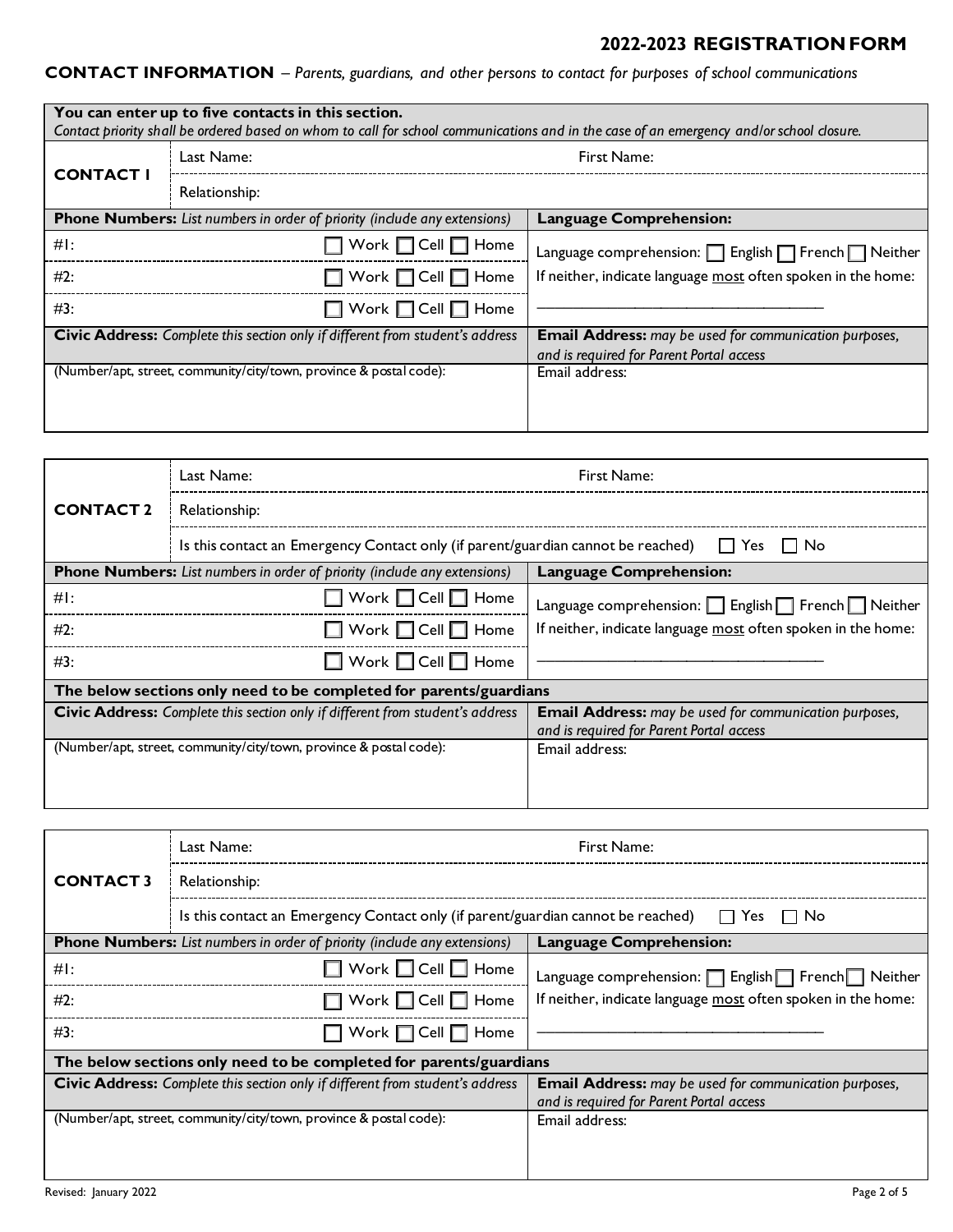|                                                                                                    | Last Name:                                                                       | First Name:                                                                                               |
|----------------------------------------------------------------------------------------------------|----------------------------------------------------------------------------------|-----------------------------------------------------------------------------------------------------------|
| <b>CONTACT4</b>                                                                                    | Relationship:                                                                    |                                                                                                           |
| Is this contact an Emergency Contact only (if parent/guardian cannot be reached)<br>II Yes<br>IINo |                                                                                  |                                                                                                           |
|                                                                                                    | <b>Phone Numbers:</b> List numbers in order of priority (include any extensions) | Language Comprehension:                                                                                   |
| $#$ :                                                                                              | $\Box$ Work $\Box$ Cell $\Box$ Home                                              | Language comprehension: English   French   Neither                                                        |
| #2:                                                                                                | $\Box$ Work $\Box$ Cell $\Box$ Home                                              | If neither, indicate language most often spoken in the home:                                              |
| #3:                                                                                                | $\Box$ Work $\Box$ Cell $\Box$ Home                                              |                                                                                                           |
|                                                                                                    | The below sections only need to be completed for parents/guardians               |                                                                                                           |
|                                                                                                    | Civic Address: Complete this section only if different from student's address    | <b>Email Address:</b> may be used for communication purposes,<br>and is required for Parent Portal access |
|                                                                                                    | (Number/apt, street, community/city/town, province & postal code):               | Email address:                                                                                            |
|                                                                                                    |                                                                                  |                                                                                                           |
|                                                                                                    |                                                                                  |                                                                                                           |

|                                                                                                       | Last Name:                                                                       | First Name:                                                                                               |  |
|-------------------------------------------------------------------------------------------------------|----------------------------------------------------------------------------------|-----------------------------------------------------------------------------------------------------------|--|
| <b>CONTACT 5</b>                                                                                      | Relationship:                                                                    |                                                                                                           |  |
| Is this contact an Emergency Contact only (if parent/guardian cannot be reached) $\Box$ Yes $\Box$ No |                                                                                  |                                                                                                           |  |
|                                                                                                       | <b>Phone Numbers:</b> List numbers in order of priority (include any extensions) | <b>Language Comprehension:</b>                                                                            |  |
| $#$ :                                                                                                 | $\Box$ Work $\Box$ Cell $\Box$ Home                                              | Language comprehension:   English   French   Neither                                                      |  |
| #2:                                                                                                   | $\Box$ Work $\Box$ Cell $\Box$ Home                                              | If neither, indicate language most often spoken in the home:                                              |  |
| #3:                                                                                                   | $\Box$ Work $\Box$ Cell $\Box$ Home                                              |                                                                                                           |  |
|                                                                                                       | The below sections only need to be completed for parents/guardians               |                                                                                                           |  |
|                                                                                                       | Civic Address: Complete this section only if different from student's address    | <b>Email Address:</b> may be used for communication purposes,<br>and is required for Parent Portal access |  |
|                                                                                                       | (Number/apt, street, community/city/town, province & postal code):               | Email address:                                                                                            |  |
|                                                                                                       |                                                                                  |                                                                                                           |  |
|                                                                                                       |                                                                                  |                                                                                                           |  |

## **MEDICAL INFORMATION** - MUST BE COMPLETED ANNUALLY

| Doctor's name:                                                                    | Doctor's phone: | Health Card number:                                                                                                             | Health Card expiry date (mm/dd/yyyy): |
|-----------------------------------------------------------------------------------|-----------------|---------------------------------------------------------------------------------------------------------------------------------|---------------------------------------|
| MedicAlert No. (if applicable):                                                   |                 |                                                                                                                                 |                                       |
| Health Care Needs/Medical Diagnosis(es)                                           |                 |                                                                                                                                 |                                       |
| documentation (e.g. Health Plan of Care; Administration of Medical Forms; etc.)   |                 | If YES*, please check one or more of the following: Checking any of the below requires further program-planning meetings and/or |                                       |
| $\Box$ Anaphylaxis/Life Threatening Allergy(ies)                                  |                 | $\Box$ Catheterization                                                                                                          |                                       |
| $\Box$ Asthma                                                                     | $\Box$ Diabetes |                                                                                                                                 |                                       |
| $\Box$ Seizures                                                                   |                 | $\Box$ Tube Feeding                                                                                                             |                                       |
| $\Box$ Administration of prescribed medication is required during the school day. |                 |                                                                                                                                 |                                       |
| □ Diagnosed Mental Illness                                                        |                 |                                                                                                                                 |                                       |
| $\Box$ Other (please specify):                                                    |                 |                                                                                                                                 |                                       |
|                                                                                   |                 |                                                                                                                                 |                                       |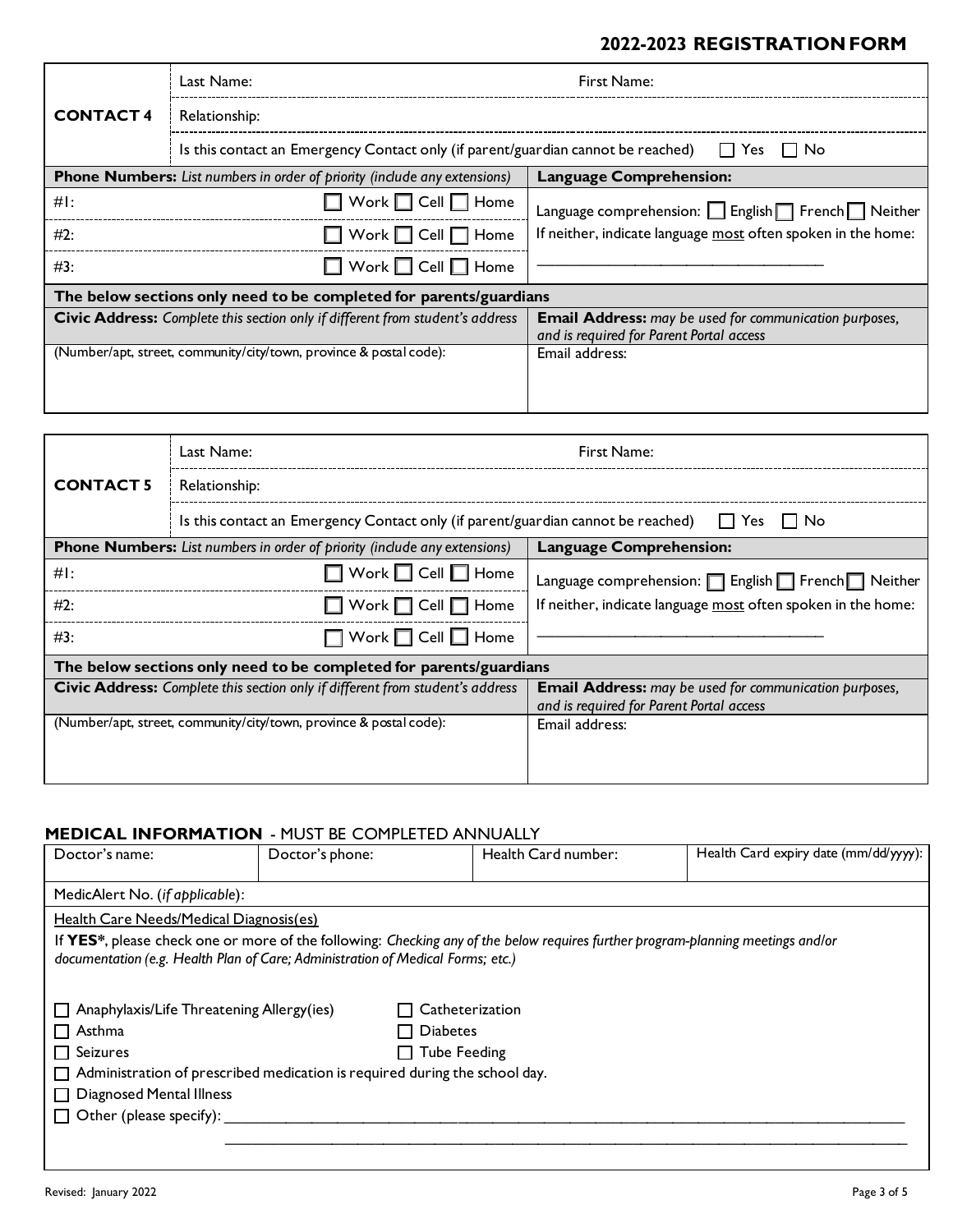#### **SIBLINGS**

*Please list all children in your family who attend school. If you require additional space, please attach a separate page.*

| Name (Last, First) | Grade | <b>School</b> |
|--------------------|-------|---------------|
|                    |       |               |
|                    |       |               |
|                    |       |               |

### **TRANSPORTATION [To be completed by Parents or the School Office]**

| Special Needs Transportation required? Tes<br>No                                                                                                                                                                                                     |                                                 |  |  |
|------------------------------------------------------------------------------------------------------------------------------------------------------------------------------------------------------------------------------------------------------|-------------------------------------------------|--|--|
| Public Bus Pass<br>Walk<br><b>School Bus</b>                                                                                                                                                                                                         |                                                 |  |  |
| <b>AM Bus Route:</b>                                                                                                                                                                                                                                 | PM Bus Route:                                   |  |  |
| AM Stop Location:                                                                                                                                                                                                                                    | PM Stop Location:                               |  |  |
| <b>AM Bus Driver:</b>                                                                                                                                                                                                                                | PM Bus Driver:                                  |  |  |
| Eligibility:                                                                                                                                                                                                                                         | <b>Bus Type:</b>                                |  |  |
| Eligible<br>Administration Permission<br>$\Box$ Not                                                                                                                                                                                                  | <b>School Bus</b><br>Public Bus Pass            |  |  |
| Reason for Administration Override:                                                                                                                                                                                                                  |                                                 |  |  |
| <b>ALTERNATE BUSSING INFORMATION [To Be Completed By Office]</b>                                                                                                                                                                                     |                                                 |  |  |
| Under special circumstances, some children may require alternate pick up and/or drop off locations to/from school and a location other than their<br>home residence. Within reason, the school will make arrangements to accommodate these requests. |                                                 |  |  |
| $\Box$ AM<br><b>PM</b><br><b>Both</b>                                                                                                                                                                                                                |                                                 |  |  |
| Street:                                                                                                                                                                                                                                              | Community or City/Town, Province & Postal Code: |  |  |
| <b>Contact Phone:</b><br>Contact Name (Last, First):                                                                                                                                                                                                 |                                                 |  |  |
| UNEXPECTED EARLY CLOSURE INSTRUCTIONS                                                                                                                                                                                                                |                                                 |  |  |
| In the event that school must close early, indicate alternative arrangements you want for your child.                                                                                                                                                |                                                 |  |  |
|                                                                                                                                                                                                                                                      |                                                 |  |  |
|                                                                                                                                                                                                                                                      |                                                 |  |  |
|                                                                                                                                                                                                                                                      |                                                 |  |  |

### **INTERNATIONAL/IMMIGRANT STUDENT INFORMATION**

| Please select one of the following (documentation to verify status in Canada and proof of medical insurance to be provided at time of registration):                                                                                                                                                                                                |                                        |  |
|-----------------------------------------------------------------------------------------------------------------------------------------------------------------------------------------------------------------------------------------------------------------------------------------------------------------------------------------------------|----------------------------------------|--|
| Nova Scotia International Student Program (NSISP) Participant:<br>$\Box$ short term (less than 3 months)<br>$\Box$ 3 months or more                                                                                                                                                                                                                 |                                        |  |
| Fee-paying Student (who is not part of the NSISP or an approved exchange program):<br>has a study permit valid until month ___________ day __________ year __________<br>$\Box$ is studying for less than 6 months without a study permit<br>$\Box$ Exchange student (is participating in an exchange through an approved student exchange program) |                                        |  |
| $\Box$ Permanent resident                                                                                                                                                                                                                                                                                                                           |                                        |  |
| Dependant of a temporary resident<br>parent has a work permit until month _________<br>parent has a study permit until month<br>day year<br>$\Box$ Refugee claimant                                                                                                                                                                                 |                                        |  |
| Citizenship:                                                                                                                                                                                                                                                                                                                                        | <b>Medical Insurance:</b><br>No<br>Yes |  |